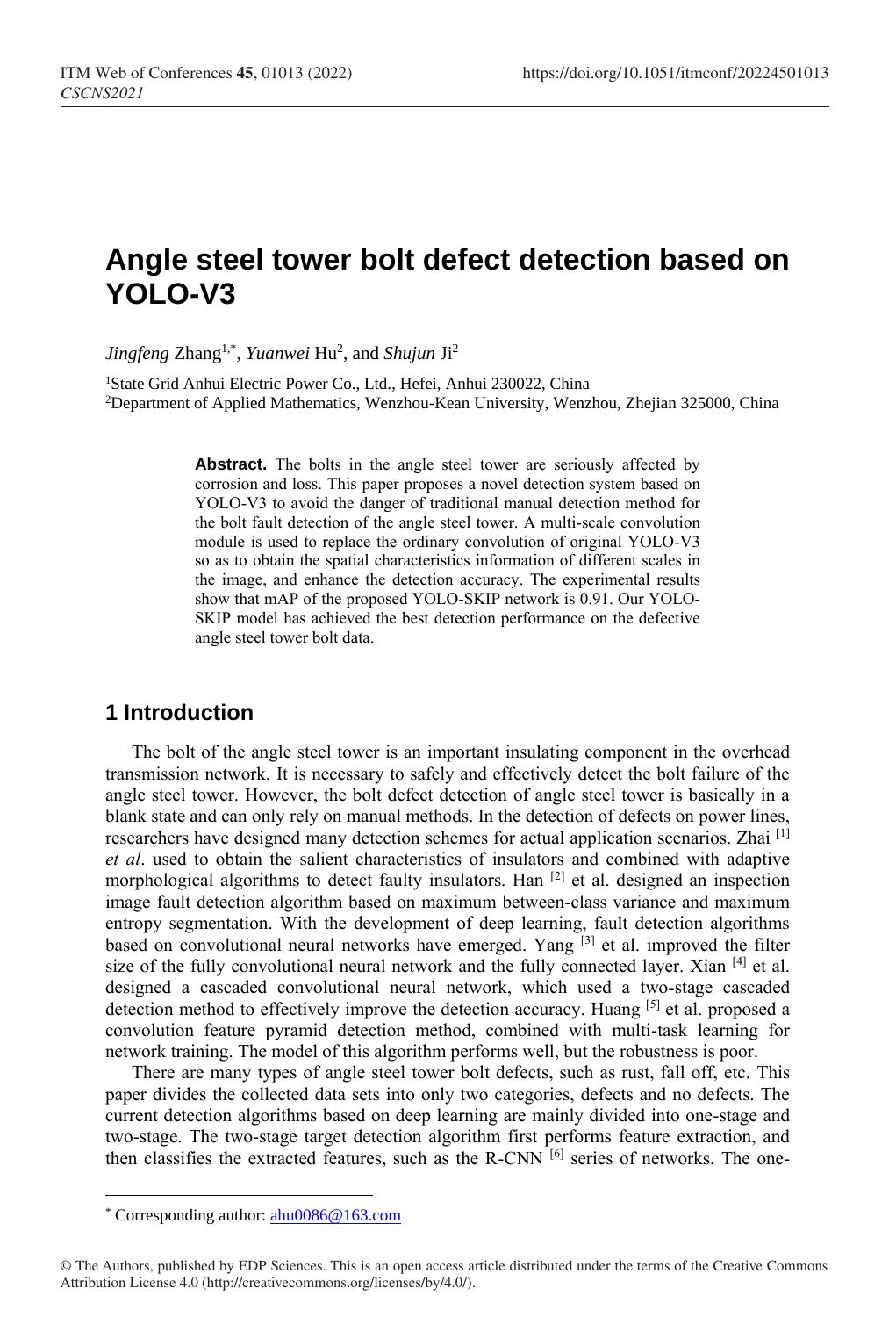stage models include SSD  $[7]$ , Retina-Net  $[8]$  and YOLO v3  $[9]$ , which use an end-to-end approach for direct detection. This paper proposes a multi-scale real-time fault detection model based on the target detection algorithm YOLO v3. This paper designs a multi-scale convolution module to replace the ordinary convolution of the original YOLO v3, and adopts a processing method in which the sampling probability of negative samples is higher than that of positive samples, in response to the imbalance of positive and negative samples in practical applications. Experiments showed that the two strategies enhance the defect detection performance of the inspection model for the angle steel tower of the overhead line.

## **2 Multi-scale target detection model**

YOLO is a target detection and location algorithm based on a deep convolutional neural network. It divides the picture into several grids and predicts the candidate frame at the network scale to finally obtain the category probability and target. The calculation speed of YOLO algorithm is relatively fast, and it can be applied to real-time mark detection system.

### **2.1 Multi-scale convolution module**

This work uses a multi-scale convolution module to replace the single-scale convolution in YOLO. Four convolution kernels are used to extract features from the input feature map, Conv-1x1, Conv-3x3, Conv-5x5, and Con-7x7, so as to obtain an output feature map with rich scale information. For example, the length and width of the convolution kernel of Conv-1x1 are 1, and the step size of all convolutions is 1. Then, the four feature maps of different scales are spliced in the channel direction through the "Concat" operation. Record the convolution functions of the 4 scales as  $f_k(\cdot)$ ,  $k = 1,3,5,7$ . Remember that the input feature map of the layer i is  $M_i$ , the number of channels is  $C_i$ , the length is  $H_i$  and the width reature map of the layer I is  $M_i$ , the number of channels is  $C_i$ , the length is  $H_i$  and the width is  $W_i$ , then the calculation formula for the splicing process of the multi-scale convolution is

$$
M_{cat} = Concat(f_{1\times 1}(M_i), f_{3\times 3}(M_i), f_{5\times 5}(M_i), f_{7\times 7}(M_i))
$$
 (1)

At this time, the length and width of  $M_{cat}$  are  $H_i$  and  $W_i$ , and the number of channels becomes  $4 \times C_i$ . Finally, 1x1 convolution is used for feature dimensionality reduction to ensure that the number of output channels is the same as the number of input channels.

$$
M_{out} = f_{1\times1}(M_{cat})
$$
 (2)

### **2.2 Network feature extraction module**

As deep convolutional neural network is getting deeper and deeper, it is more and more difficult to transfer information between networks, which affects the detection accuracy of the network. In order to use multi-layer features, this work adds residual modules and layer jump connections to the basic structure of YOLO, and builds a multi-scale YOLO-SKIP network. The modified network structure can use the features extracted by the multi-layer network, and at the same time, it is easier to train due to the layer jump connection and its detection speed is faster than the original YOLO algorithm, shown in figure 1.

Table 1 shows the specific parameters of the network, where the number represents the repetitions of the layer, "channel" represents the number of output channels of each layer of convolution, "size" is the size and step length of the convolution kernel, and "output" represents the height and width of the output feature map of this layer. The original YOLO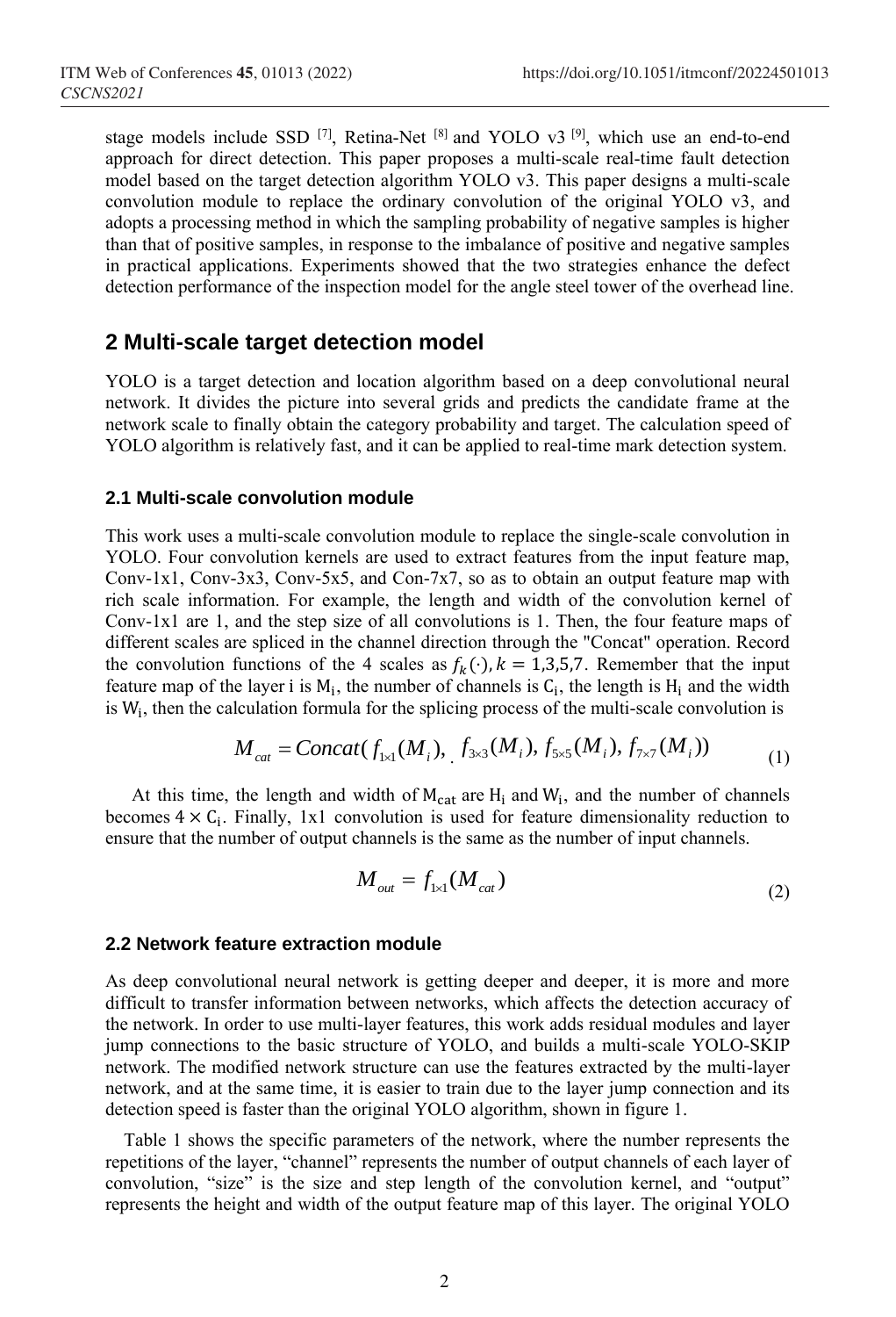v3 contains 53 layers, and the multi-scale improved algorithm proposed in this paper contains a total of 26 layers, in which the residual represents the residual connection [10].



**Fig. 1.** Schematic diagram of multi-scale YOLO-SKIP network structure.

|     | laver         | channel | size  | output  |     | laver               | channel | size   | output |
|-----|---------------|---------|-------|---------|-----|---------------------|---------|--------|--------|
|     | convolutional | 32      | 3x3   | 256x256 |     | residual            |         |        | 32x32  |
|     | convolutional | 64      | 3x3/2 | 128x128 |     | convolutional       | 512     | 3x3/2  | 16x16  |
|     | convolutional | 32      | 1x1   |         | 22x | convolutional       | 256     | 1x1    |        |
| 11x | convolutional | 64      | 3x3   |         |     | convolutional       | 512     | 3x3    |        |
|     | residual      |         |       | 128x128 |     | residual            |         |        | 16x16  |
|     | convolutional | 128     | 3x3/2 | 64x64   |     | convolutional       | 1024    | 3x3/2  | 8x8    |
|     | convolutional | 64      | 1x1   |         | 22x | convolutional       | 512     | 1x1    |        |
| 22x | convolutional | 128     | 3x3   |         |     | convolutional       | 1024    | 3x3    |        |
|     | residual      |         |       | 64x64   |     | residual            |         |        | 8x8    |
|     | convolutional | 256     | 3x3/2 | 32x32   |     | pooling             |         | global |        |
| 22x | convolutional | 128     | 1x1   |         |     | fully-<br>connected |         | 2      |        |
|     | convolutional | 256     | 3x3   |         |     |                     |         |        |        |

#### **Table 1.** Network structure.

### **2.3 Boundary prediction**

This work uses the original YOLO v3 bounding box prediction scheme,  $b_x$  and  $b_y$  represent the center coordinates of the prediction,  $b_w$  and  $b_h$  represent the width and height of the prediction box. The calculation method is as follows:

$$
b_x = \sigma(t_x) + c_x, \ b_y = \sigma(t_y) + c_y, \quad b_w = p_w e^{t_w}, \ b_h = p_h e^{t_h}, \tag{3}
$$

where,  $c_x$  and  $c_y$  represent the coordinates of the upper left corner of the image grid,  $t_x$  and  $t_y$  represent the predicted position of the network output,  $t_w$  and  $t_h$  are the width and height of the bounding box predicted by the network, σ represents the Sigmoid activation function,  $p_w$  and  $p_h$  are the height and width of the a priori box. The loss function is the standard loss provided by YOLO v3, see reference  $[9]$  for details.

### **2.4 Logistic regression**

YOLO v3 uses logistic regression to classify the predicted output of the network. The calculation method is as  $S(x)=1/(1+e^{-x})$ , where x represents the input value,  $S(x)$  represents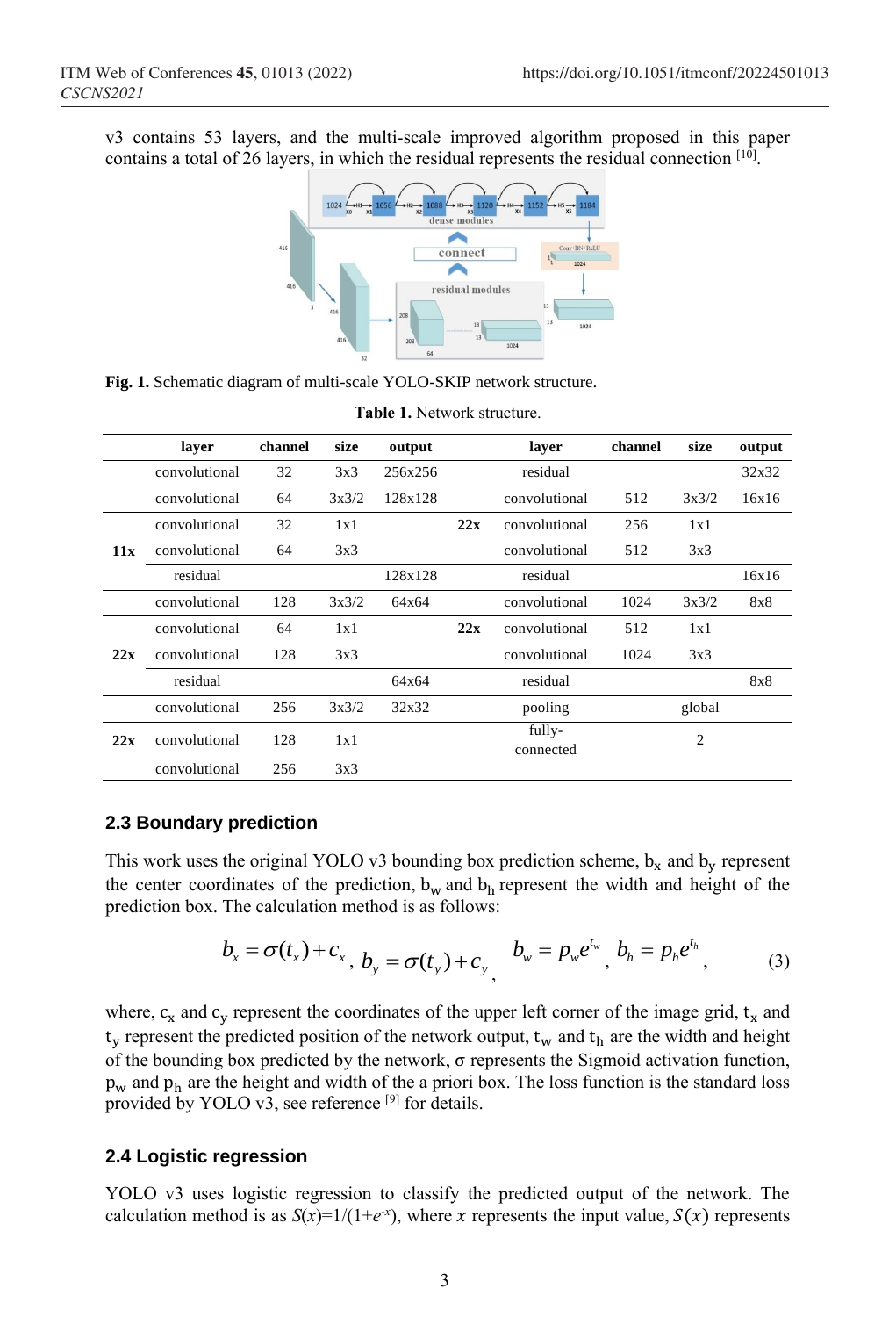the output value. After the process, the value range is transformed to between 0 and 1, which can represent the predicted probability. If  $S(x)$  is greater than 0.5, it means it belongs to a certain category, and if it is less than 0.5, it does not belong to a certain category.

### **2.5 Unbalanced sample processing**

For the bolt images of the angle steel tower of the overhead line under normal conditions, the number of positive samples is much higher than that of the negative samples, that is, there are more normal bolts and fewer faulty bolts. At this time, the model is easy to judge the input data as a positive sample, so as to obtain a higher accuracy rate, but the recall rate of the model is lower. To correctly handle the large difference in the number of positive and negative samples, this work adopts an unbalanced sample processing strategy: in the process of data sampling, ensure that the probability of negative samples being sampled is always higher than the probability of positive samples being sampled. Assuming that the ratio of the number of positive samples and negative samples is  $m:n$ , the corresponding sampling probability ratio is  $n: m$ . By increasing the sampling probability of negative samples, the model can better perform distributed learning on a small number of samples.

# **3 Experiment results**

Network training adopts stochastic gradient descent (SGD) optimization algorithm, the initial learning rate is 0.001, the learning rate attenuation coefficient is 0.9 (the learning rate is updated every 2000 iterations), the total number of iterations is 70,000, and the batch size is 8. The experimental platform is Win 10, using Intel i7-8700 processor and Nvidia GeForce GTX 1080Ti graphics card.

### **3.1 Experimental data set and parameter settings**

The data set in this paper is a high-quality data set with 1,432 original image data obtained by aerial and field shooting of overhead lines. After removing the problematic images such as shooting angle and shooting distance, a high-quality data set of 1020 images in total is obtained. In the experiment, the original bolt image data set was randomly divided into training data and test data, and the division process was guaranteed to be completely random. The train set contains a total of 820 bolt images with 596 positive samples and 204 negative ones, and the test set contains a total of 200 bolt images with 143 positive samples and 57 negative ones. Some example samples are shown in Figure 2.



**Fig. 2** Sample picture of angle steel tower bolt dataset.

### **3.2 Evaluation index and comparison algorithm**

In order to verify the effectiveness of the proposed algorithm, the measures of precision and recall are used to quantitatively analyze the performance of the model. In addition, the mean average precision (mAP) is used to measure the accuracy of the prediction frame, and the calculation method is shown in the literature  $[11]$ . In order to verify the effectiveness of the method proposed in this paper, it was compared with other four target detection models, namely SSD  $^{[7]}$ , Faster R-CNN  $^{[6]}$ , Retina-net  $^{[8]}$  and YOLO v3  $^{[9]}$ . In order to ensure the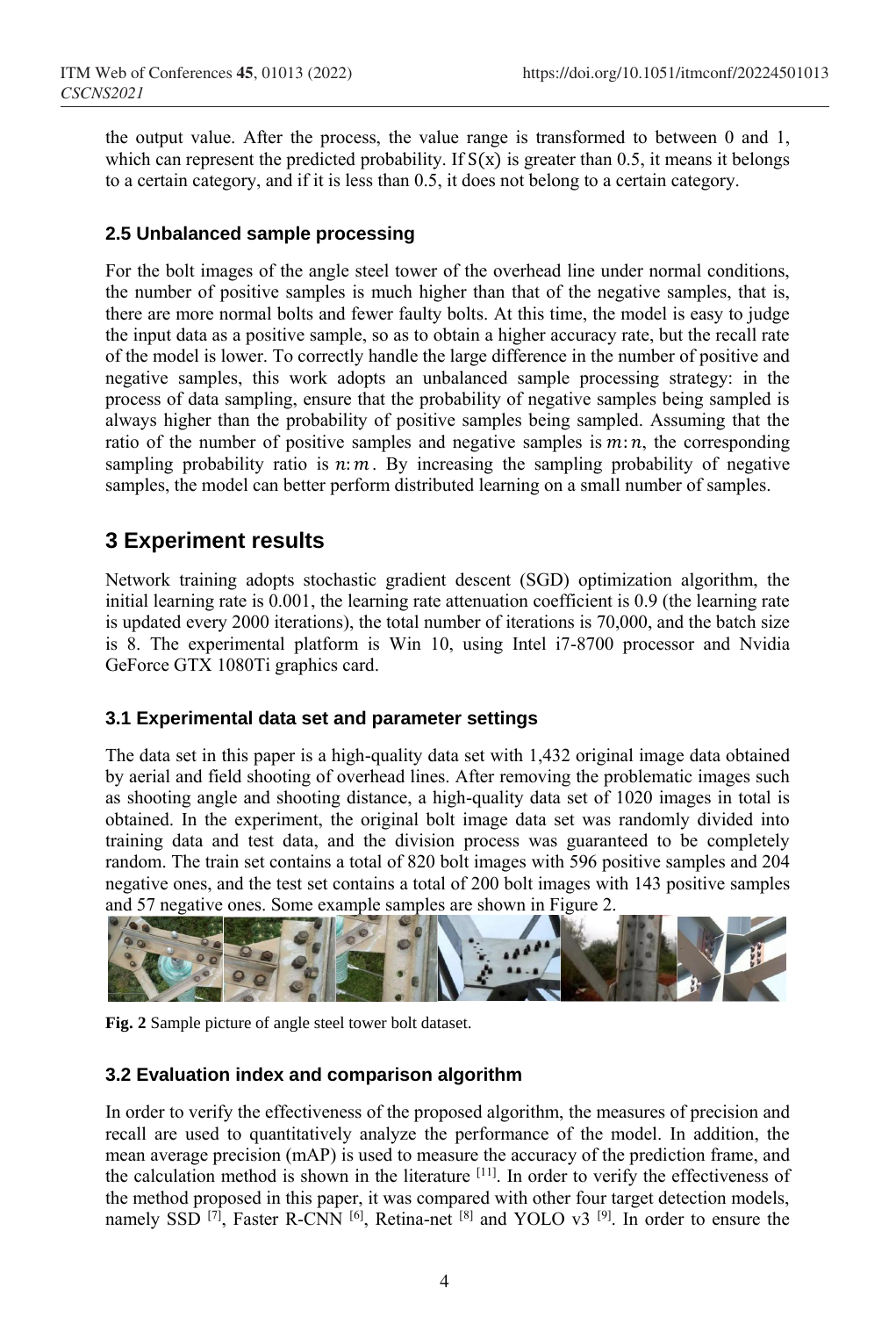fairness of the experiment, the training data and test data used by each model in the comparison experiment are exactly the same.

### **3.3 Quantitative results of fault detection**

By comparing the experimental results, it can be found that the performance of SSD are all low, indicating that its performance in detecting faulty bolts is poor, shown in Table 2. Faster R-CNN (F-R-CNN) and Retina-net have similar performance in the three indicators, but they are all lower than YOLO v3 and the algorithm proposed in this article. The three index values of the algorithm proposed in this paper are all higher than YOLO v3, and all are the highest, which proves that the multi-scale improvement strategy of this paper effectively improves the performance of the detection task.

| <b>Models</b> | <b>Precision</b> | Recall | mAP  |
|---------------|------------------|--------|------|
| <b>SSD</b>    | 84.36            | 85.42  | 0.87 |
| F-R-CNN       | 86.79            | 90.63  | 0.89 |
| Retina-net    | 87.21            | 90.33  | 0.86 |
| YOLO v3       | 88.91            | 90.82  | 0.89 |
| My model      | 90.47            | 93.56  | 0.91 |

**Table 2.** Experimental results and comparison.

### **3.4 Multi-scale strategy evaluation**

Since the introduction of multi-scale strategies will increase the calculation time of the algorithm, in order to verify the real-time performance of the algorithm, frames per second (fps) are used to comprehensively evaluate the multi-scale strategy of the proposed model. For input pictures of the same size, the higher the fps value, the more the number of images processed per second, that is, the better the real-time performance of the algorithm. The following table shows the Precision, Recall, and mAP values obtained by different scale strategies, and the corresponding processing speed index fps value.

From Table 3, it can be seen that the accuracy evaluation index is the best when using a total of four scales of  $1+3+5+7$ , which are all higher than the case of the three scales. When using two scales, the model approximately degenerates to the network structure of YOLO v3, the corresponding evaluation index value is also very close to YOLO v3. Moreover, in terms of speed, the real-time performance of the three scales of 1+3+5 is the best, capable of processing 8.6 images per second, but the values of Precision and mAP are significantly lower than those of the four scales. Therefore, the actual task should be weighed from the two aspects of accuracy and speed, and the appropriate scale should be selected.

| Multi-scale strategy |                  |               |       | Sampling strategy |                  |         |         |               |  |
|----------------------|------------------|---------------|-------|-------------------|------------------|---------|---------|---------------|--|
| <b>Scale</b>         | <b>Precision</b> | <b>Recall</b> | mAP   | <b>Models</b>     | <b>Precision</b> | Recall  | mAP     | <b>Models</b> |  |
| $1+3+5$              | 88.36            | 91.73         | 0.90  | <b>SSD</b>        | $+1.04$          | $+1.33$ | $+0.87$ | <b>SSD</b>    |  |
| $1+3+7$              | 88.44            | 92.74         | 0.909 | F-R-CNN           | $+0.96$          | $+1.62$ | $+0.85$ | $F-R-CNN$     |  |
| $1+5+7$              | 89.14            | 92.37         | 0.91  | Retina-net        | $+1.17$          | $+1.25$ | $+0.89$ | Retina-net    |  |
| $3 + 5 + 7$          | 89.76            | 92.89         | 0.905 | YOLOv3            | $+1.32$          | $+1.73$ | $+0.92$ | YOLOv3        |  |
| $1+3+5+7$            | 90.47            | 93.56         | 0.913 | My model          | $+1.29$          | $+1.41$ | $+0.97$ | My model      |  |

**Table 3.** Experimental results for multi-scale strategy and sampling strategy.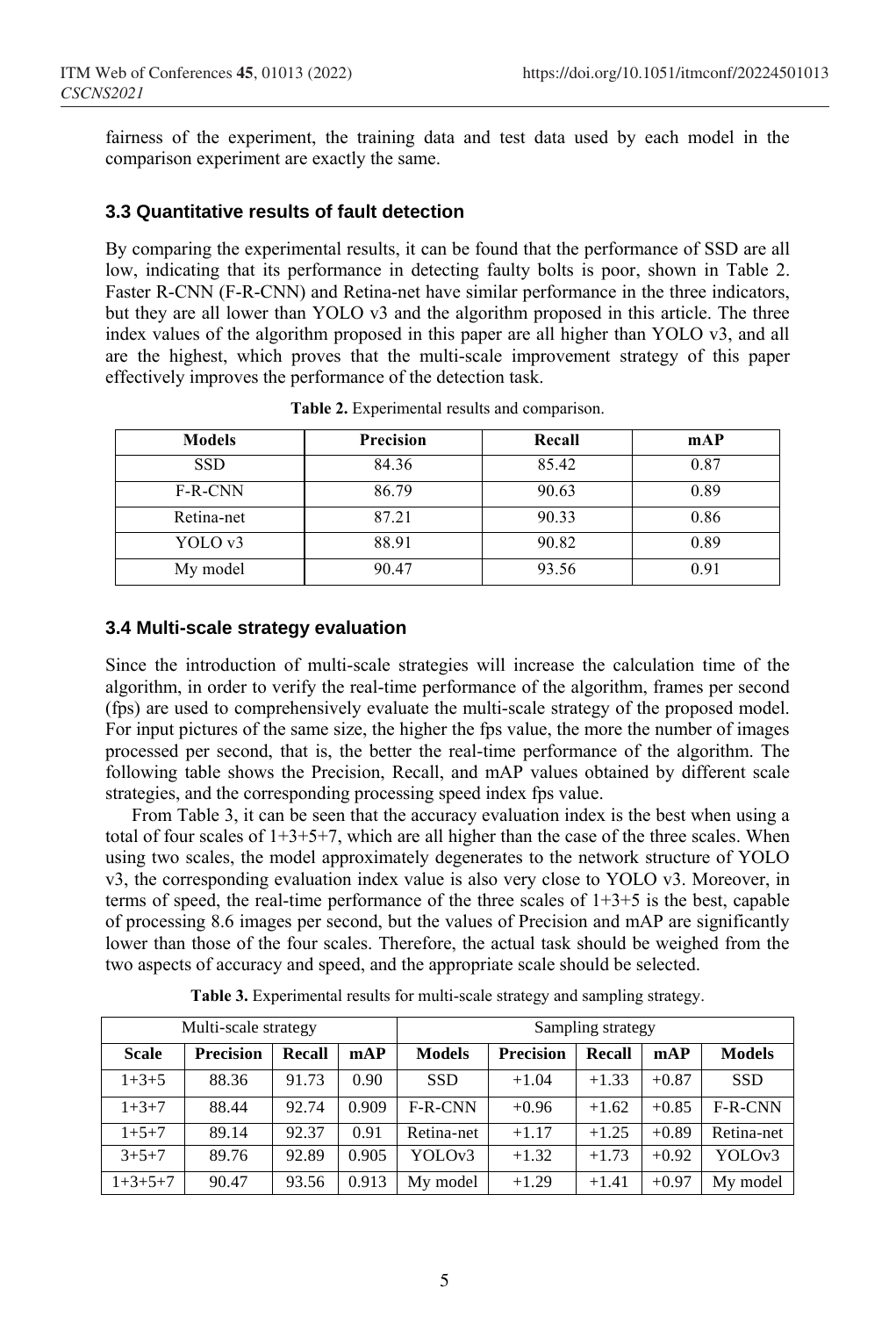### **3.5 Sampling strategy evaluation**

For the actual situation where the number of positive and negative samples is unbalanced, this paper adopts a model training strategy that increases the sampling probability of negative samples. In order to seriously the effectiveness of the sampling strategy, the experiment measured the changes in the quantitative evaluation indicators of all algorithms when the sampling strategy is used and when the sampling strategy is not used. Table 3 shows the quantitative experimental results of the unused sampling strategy, and the experimental results of the network after using the sampling strategy, where "-" means decrease and "+" means increase. It can be seen from the results in Table 4 that the processing strategy proposed in the article when the positive and negative samples are imbalanced has the effect of improving network performance.

### **3.6 Convergence of loss function**

The convergence of the loss function is an important evaluation index for the target detection task, which can directly reflect the stability of the network, shown in Figure 3. Due to the complexity of shooting conditions for bolt data of angle steel towers, different shooting angles and weather conditions will cause differences between samples, which may cause certain oscillations in the loss function. For this reason, the target detection network should be sufficiently stable. Ensure its easy training characteristics. The following figure shows the convergence of the proposed algorithm in the training set and the test set. From the convergence trend of the loss value, it can be seen that the stability of the network is good, and it can smoothly converge to near zero.



**Fig.3.** Convergence of loss function.

# **4 Conclusions**

This paper proposes an improved YOLO-SKIP model, based on the deep learning YOLO v3 framework, aiming at the bolt defect detection problem of the angle steel tower in the overhead line, combining the layer jump connection and the multi-scale model. In order to detect the proposed model, this paper uses aerial photography and other methods to collect angle steel bolt image data sets, and mark them as defective and non-defective. The data is expanded by rotation, symmetry and Gaussian noise. The multi-scale fusion convolution module is used to replace the original YOLO v3 convolution module. At the same time, different sampling strategies are used to deal with the problem of sample imbalance, and the recognition accuracy is further improved. The experimental results show that the proposed algorithm can effectively detect the defect data of the angle steel tower bolts, and the average precision of the average value reaches 0.91. At the same time, the detection speed is improved, and the combination of high precision and high speed is realized.